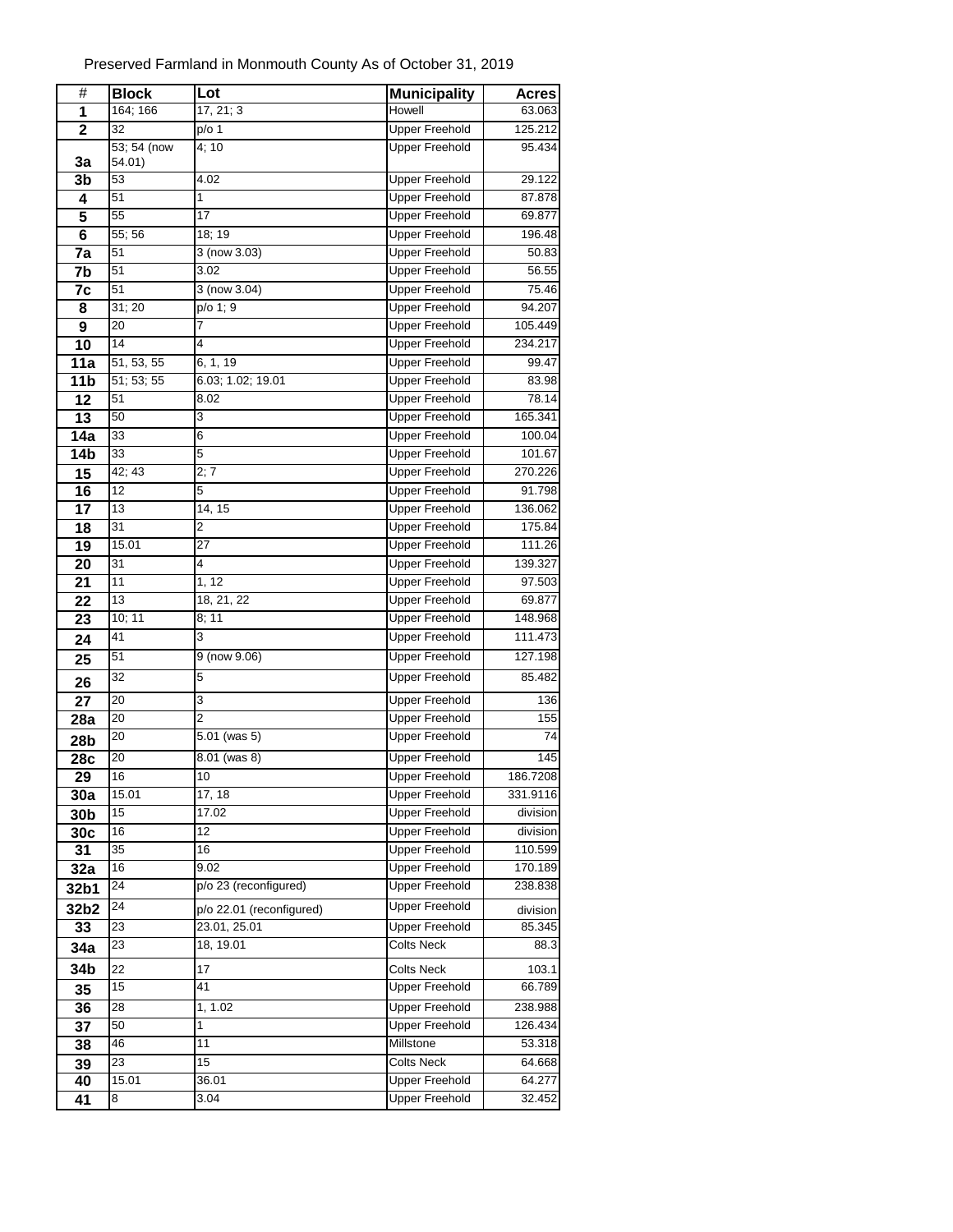| $\#$       | <b>Block</b>  | Lot                              | <b>Municipality</b>    | <b>Acres</b> |
|------------|---------------|----------------------------------|------------------------|--------------|
| 42         | 23.01         | 23, 25                           | <b>Upper Freehold</b>  | 112.138      |
| 43         | 13            | 1                                | <b>Upper Freehold</b>  | 114.976      |
| 44         | 13            | 3.01                             | <b>Upper Freehold</b>  | 133.34       |
| 45         | 34            | $\overline{2}$                   | <b>Colts Neck</b>      | 72.269       |
| 46         | 59            | 13.02, 13.03                     | Manalapan              | 17.877       |
| 47         | 2             | 1, 2, 3                          | Roosevelt              | 149.071      |
| 48         | 1             | 1, 2, 3, 7, 8;                   | Roosevelt              | 88.378       |
|            | 10            | 1                                | Millstone              |              |
| 49         | 178.06        | 8, 14, 15                        | Howell                 | 62.82        |
| 50         | 21            | 5                                | <b>Colts Neck</b>      | 85.572       |
|            | 299           | 114, 115                         | Marlboro               | 86           |
| 51a<br>51b | 5<br>4.01; 12 | 24<br>11.01; 12.03               | Manalapan<br>Manalapan | 132          |
| 52         | 34            | 18, 19                           | <b>Colts Neck</b>      | 37.654       |
|            | 44            | 4.01                             | Millstone              | 38.866       |
| 53         |               |                                  |                        |              |
| 54         | 12            | 11, 11.07, 11.08, 11.09          | <b>Upper Freehold</b>  | 62.05        |
| 55         | 69            | 4                                | Manalapan              | 23           |
| 56         | 65            | 19                               | Manalapan              | 16.91        |
| 57         | 32            | 4.02                             | Upper Freehold         | 19.33        |
| 58         | 1.02; 1.01    | 1, 3, 5; 2                       | Millstone              | 1.83         |
| 59         | 50            | 21                               | <b>Upper Freehold</b>  | 83.577       |
| 60         | 51; 52        | 12; 5                            | Millstone              | 88.891       |
| 61         | 39            | 6                                | <b>Colts Neck</b>      | 45.567       |
| 62         | 43            | 2, 2.01, 2.03                    | <b>Colts Neck</b>      | 27.314       |
| 63         | 37            | 1.02                             | <b>Upper Freehold</b>  | 14.48        |
| 64         | 28; 39        | 9; 1, 13                         | <b>Upper Freehold</b>  | 208.767      |
| 65         | 3             | 20                               | Howell                 | 25.24        |
| 66         | 59            | $\overline{5}$ , 6.07            | Manalapan              | 143          |
| 67a        | 34            | 15.01                            | <b>Colts Neck</b>      | 46.53        |
| 67b        | 34            | 15.02                            | <b>Colts Neck</b>      | 51.02        |
| 68         | 14            | $\overline{2}$                   | <b>Upper Freehold</b>  | 11.972       |
| 69a        | 11            | p/o 32, 33,34,35, 36 (now 33.01) | Holmdel                | 95.763       |
| 69b        | 11            | 32, 36 partial                   | Holmdel                | 94.237       |
| 70         | 43            | 4, 5                             | <b>Colts Neck</b>      | 29.766       |
| 71         | 60; 61        | 10; 3                            | Manalapan              | 47.513       |
| 72         | 84            | 14.03, 14.06                     | Manalapan              | 106.569      |
| 73         | 59            | 1.04                             | Manalapan              | 21.473       |
| 74         | 17            | 24.03                            | Millstone              | 10.056       |
| 75         | 17            | 26.20, 26.21, 26.24              | Millstone              | 73.3         |
| 76         | 46            | 6                                | Millstone              | 66.7737      |
| 77         | 54            | 2.11                             | Millstone              | 54.1445      |
| 78         | 51;52         | 11; 6.01                         | Millstone              | 69.8254      |
| 79         | 64            | 3                                | Millstone              | 41.643       |
| 80         | 51            | 2.03                             | <b>Upper Freehold</b>  | 11.028       |
| 81         | 37            | 1                                | <b>Upper Freehold</b>  | 22.15        |
| 82         | 50            | 2.04                             | <b>Upper Freehold</b>  | 18.21        |
| 83         | 50            | 2.05                             | <b>Upper Freehold</b>  | 19.91        |
| 84         | 32            | 4.01                             | <b>Upper Freehold</b>  | 18.749       |
| 85         | 50            | 2                                | <b>Upper Freehold</b>  | 18.47        |
| 86         | 156           | 6                                | Howell                 | 9.8          |
| 87         | 23            | 13, 22.01                        | <b>Upper Freehold</b>  | 200.289      |
| 88         | 27            | 43                               | <b>Upper Freehold</b>  | 115.099      |
| 89         | 43            | 22.29                            | <b>Upper Freehold</b>  | 92.497       |
| 90         | 176; 183      | 42.05; 31                        | Howell                 | 46.878       |
| 91         | 176           | 41, 42.02                        | Howell                 | 16.092       |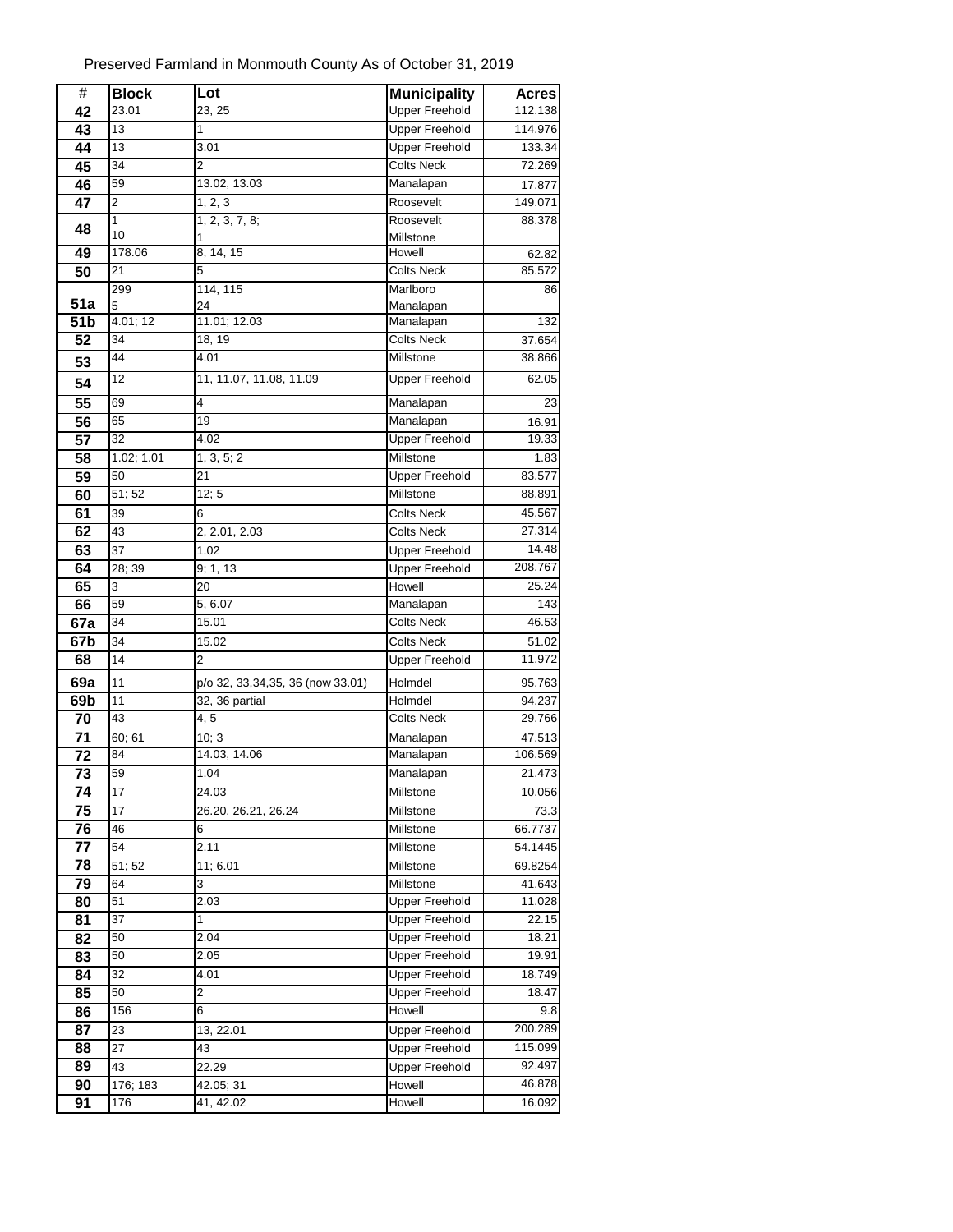| #   | <b>Block</b>     | Lot                                               | <b>Municipality</b>   | <b>Acres</b> |
|-----|------------------|---------------------------------------------------|-----------------------|--------------|
| 92  | 157              | 34.04                                             | Marlboro              | 111.39       |
| 93  | 5                | 4, 6 and 7                                        | Roosevelt             | 28.408       |
| 94  | 54               | 2.08                                              | Millstone             | 18.271       |
|     | 170; 171         | 44 30.03; 10.01;                                  | Howell and            | 32.217       |
| 95  |                  | 9                                                 | Freehold              |              |
| 96  | 175              | 23.04                                             | Howell                | 11.546       |
| 97  | 9                | 5                                                 | <b>Colts Neck</b>     | 12.8         |
| 98  | 1.01             | 38                                                | <b>Colts Neck</b>     | 6.713        |
| 99  | 14               | 9                                                 | <b>Colts Neck</b>     | 8.318        |
| 100 | 52               | 1                                                 | <b>Upper Freehold</b> | 20.64        |
| 101 | 151              | 8                                                 | Howell                | 8.961        |
| 102 | 50               | 7                                                 | <b>Upper Freehold</b> | 136.14       |
| 103 | 224              | 14                                                | Howell                | 5.551        |
| 104 | 51               | 8                                                 | <b>Upper Freehold</b> | 75.292       |
| 105 | 51               | 2.01                                              | <b>Upper Freehold</b> | 13.521       |
| 106 | 5                | $\overline{2}$                                    | <b>Colts Neck</b>     | 110.135      |
| 107 | 224              | 33                                                | Howell                | 11.137       |
| 108 | 31               | 25                                                | Millstone             | 27.693       |
| 109 | 7.30             | 5                                                 | <b>Colts Neck</b>     | 23.376       |
| 110 | 47               | 4                                                 | Millstone             | 34.544       |
| 111 | 45               | 10.03                                             | Millstone             | 26.617       |
| 112 | 70               | 1.02                                              | Manalapan             | 66.049       |
| 113 | 14               | 13                                                | Millstone             | 11.916       |
| 114 | 67               | 23                                                | Manalapan             | 31.318       |
|     | 64               | 16.01, 16.11, 16.12 16.13, 17, 21, 23,            | Manalapan             | 56.2         |
| 115 |                  | 24,30,31.01                                       |                       |              |
| 116 | 32               | 3                                                 | <b>Upper Freehold</b> | 130.654      |
| 117 | 46               | 9                                                 | Millstone             | 19.997       |
| 118 | 51               | $\overline{2}$                                    | <b>Upper Freehold</b> | 46.399       |
| 119 | 135              | 9.06, 9.07 (was 9.03, 9.04, 9.05)                 | Howell                | 26.957       |
| 120 | 138              | 30.01, 49                                         | Howell                | 43.928       |
| 120 | 96               | 46, 47                                            | Freehold              | 21.301       |
| 121 | 50               | 4                                                 | <b>Upper Freehold</b> | 33.175       |
| 122 | 50               | 4.03                                              | <b>Upper Freehold</b> | 19.08        |
| 123 | 70               | 29                                                | Manalapan             | 36.901       |
| 124 | 151              | 18                                                | Howell                | 42.3         |
| 125 | 52               | 1.02                                              | <b>Upper Freehold</b> | 25.719       |
| 126 | 42               | 59.01                                             | Howell                | 9.013        |
| 127 | 52               | 2                                                 | <b>Upper Freehold</b> | 13.05        |
| 128 | 138              | 30                                                | Howell                | 15.65        |
| 129 | 35               | 23, 24                                            | Millstone             | 26.243       |
| 130 | 46               | 21                                                | Millstone             | 24.325       |
| 131 | $\overline{1}54$ | $\overline{5.02}$                                 | Howell                | 10.222       |
| 132 | 51               | 9.04                                              | <b>Upper Freehold</b> | 11.334       |
| 133 | 20               | p/o 4                                             | Holmdel               | 59.44        |
| 134 | 61               | 11.02, 11.03                                      | Manalapan             | 12.792       |
| 135 | 42               | 6, 15, 17, 22, 31, 37                             | Howell                | 147.943      |
| 136 | 70               | 21                                                | Manalapan             | 53.3         |
| 137 | 70               | 22                                                | Manalapan             | 51.1         |
|     | 51               |                                                   | <b>Upper Freehold</b> | 48.908       |
| 138 | 164              | p/o 7 (now 7.06)<br>7.05 & 13.01 (# may not exist | Howell                | 35.402       |
| 139 |                  | anymore)                                          |                       |              |
| 140 |                  | (non SADC-format deed of easement)                |                       |              |
| 141 | 47.06            | 19                                                | <b>Upper Freehold</b> | 11.497       |
|     |                  |                                                   |                       |              |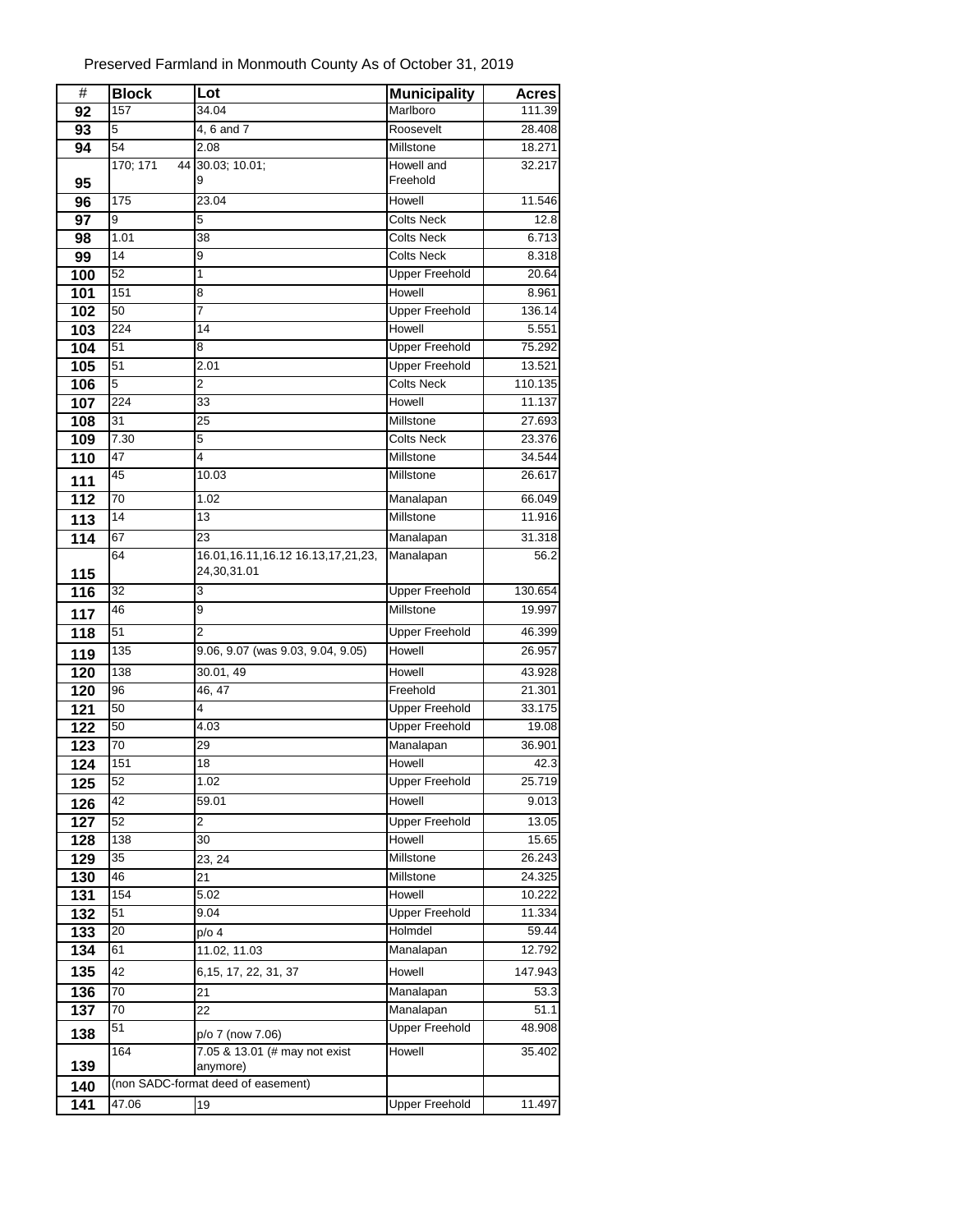| $\#$ | <b>Block</b> | Lot                                               | <b>Municipality</b>   | <b>Acres</b> |
|------|--------------|---------------------------------------------------|-----------------------|--------------|
| 142  | 47.06        | 19.07                                             | <b>Upper Freehold</b> | 28.118       |
| 143  | 27           | 42                                                | <b>Upper Freehold</b> | 135.078      |
| 144  | 36           | 3                                                 | <b>Upper Freehold</b> | 50.7         |
| 145  | 11; 12       | 22.02; 2                                          | Millstone             | 165.828      |
| 146  | 43           | 16.01                                             | Millstone             | 24.302       |
| 147  | 50           | 1.01 & 1.02                                       | <b>Upper Freehold</b> | 41.825       |
| 148  | 9            | 11 & 12                                           | <b>Colts Neck</b>     | 44.983       |
| 149  | 17           | 19 & 20                                           | <b>Colts Neck</b>     | 19.784       |
| 150  | 47           | 2                                                 | Millstone             | 115.333      |
| 151  | 46           | 4.01                                              | Millstone             | 33.753       |
| 152  | 54           | 1                                                 | <b>Upper Freehold</b> | 17.432       |
| 153  | 87.01        | 9 & 9.01                                          | Freehold              | 36.535       |
| 154  | 840          | 21                                                | Middletown            | 37.914       |
| 155  | 13           | 23.01                                             | <b>Upper Freehold</b> | 49.08        |
| 156  | 7            | 2                                                 | Millstone             | 28.28        |
| 157  | 156          | 3                                                 | Marlboro              | 78.8         |
| 158  | 89           | 9, 10 & 11                                        | Freehold              | 139.139      |
| 159  | 33           | 1                                                 | <b>Upper Freehold</b> | 35.98        |
| 160  | 13           | 23.02                                             | <b>Upper Freehold</b> | 49.107       |
| 161  | 16           | 4                                                 | <b>Upper Freehold</b> | 55.257       |
| 162  | 9            | 5                                                 | <b>Upper Freehold</b> | 32.383       |
| 163  | 48           | 3, 10.03                                          | Millstone             | 50.55        |
| 164  | 78           | 15.03, 15.04                                      | Manalapan             | 22.501       |
| 165  | 642          | 4                                                 | Middletown            | 28.791       |
| 166  | 52           | 4                                                 | <b>Upper Freehold</b> | 31.255       |
| 167  | 19           | 1                                                 | <b>Upper Freehold</b> | 78.147       |
| 168  | 24           | p/o 8 (now 8.01)                                  | <b>Upper Freehold</b> | 96.77        |
| 169  | 50           | 2.03, 2.031                                       | <b>Upper Freehold</b> | 39.827       |
| 170  | 70           | 3.05, 4.01, 5, 6                                  | Manalapan             | 56.328       |
| 171  | 67           | 9.06                                              | Manalapan             | 66.738       |
| 172  | 24           | 11                                                | <b>Upper Freehold</b> | 47.702       |
| 173  | 155          | 13.03                                             | Marlboro              | 42.079       |
| 174  | 27           | 22                                                | <b>Upper Freehold</b> | 176.4403     |
| 175  | 27           | 23                                                | <b>Upper Freehold</b> | 126.3653     |
| 176  | 55           | 20.03                                             | <b>Upper Freehold</b> | 48.162       |
| 177  | 16           | 13.01                                             | <b>Upper Freehold</b> | 50           |
| 178  | 154          | 11                                                | Howell                | 26.496       |
| 179  | 64           | 11                                                | Manalapan             | 33.1         |
| 180  | 54           | 5.04                                              | Millstone             | 25.073       |
| 181  | 89           | 8, 8.02                                           | Freehold              | 15.538       |
| 182  | 43           | 15, 17 (now 15.03, 17.01)                         | <b>Upper Freehold</b> | 99.6681      |
|      |              |                                                   |                       |              |
| 183  | 49           | 4.05 and 10.01 (now 4.051, 10.011) Upper Freehold |                       | 136.9108     |
| 184  | 50           | 20.01 (now 20.011)                                | <b>Upper Freehold</b> | 77.1726      |
| 185  |              |                                                   |                       |              |
|      | 50           | 13 & p/o 11.04 (now both 13.03)                   | <b>Upper Freehold</b> | 108.0831     |
| 186  | 50           | p/o 11.04 (now 11.041)                            | <b>Upper Freehold</b> | 86.7366      |
| 187  | 50           | 9 (now 9.01)                                      | <b>Upper Freehold</b> | 74.1263      |
| 188  | 47.06        | 28 (now 28.02)                                    | <b>Upper Freehold</b> | 18.8575      |
| 189  | 43           | 14.03 (now 14.031)                                | <b>Upper Freehold</b> | 25.233       |
| 190  | 835          | 16                                                | Middletown            | 34.238       |
| 191  | 59           | 4                                                 | Manalapan             | 98.338       |
| 192  | 31           | 6, 9.05, 10                                       | <b>Upper Freehold</b> | 159.527      |
| 193  | 69           | 8.01, 9                                           | Manalapan             | 97.2         |
| 194  | 171          | 52.02                                             | Marlboro              | 26.996       |